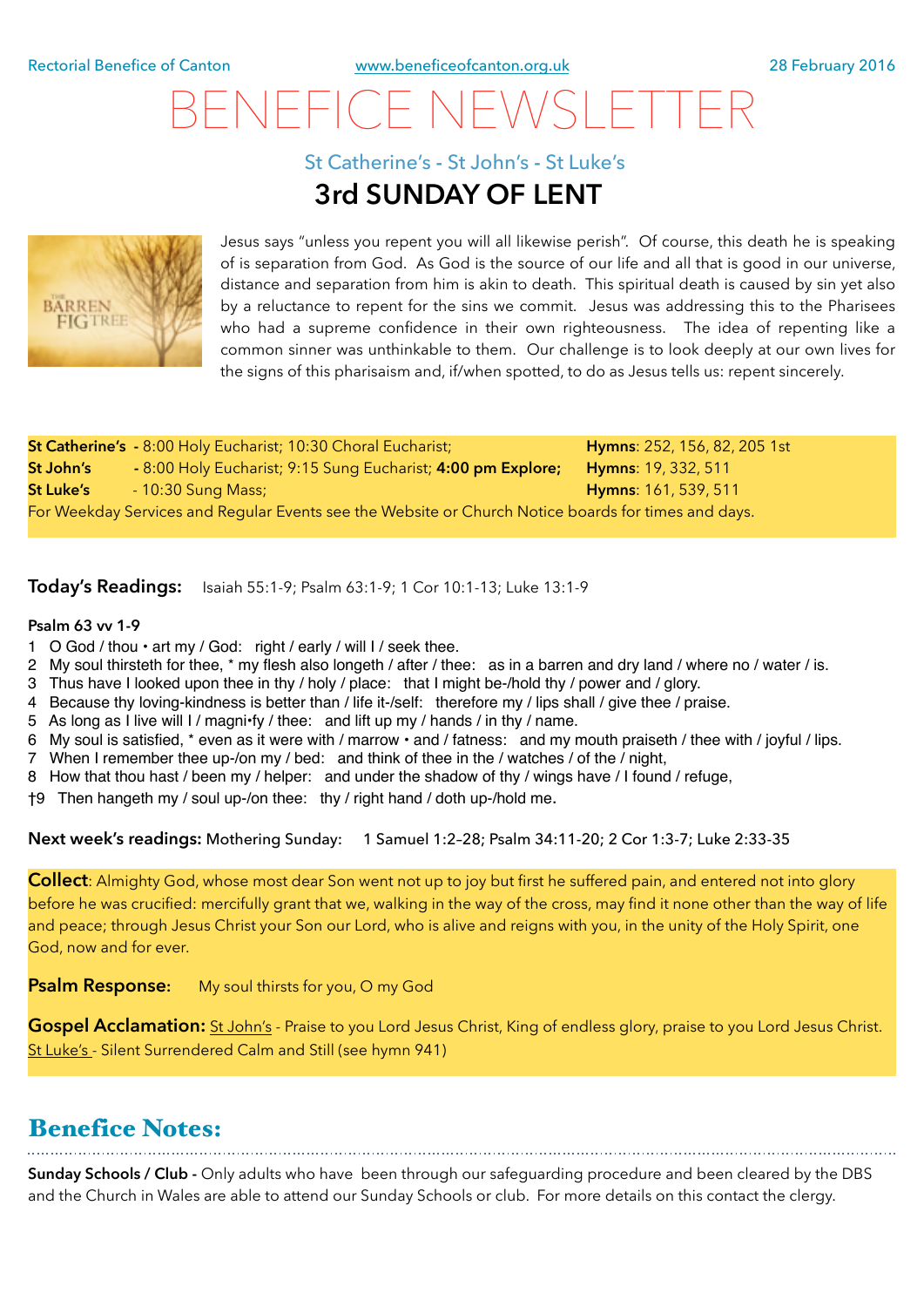#### Rectorial Benefice of Canton [www.beneficeofcanton.org.uk](http://www.beneficeofcanton.org.uk) 28 February 2016

**Messy Church** - The next Messy Church is 13 March at 4:00pm in St John's. The theme will be 'Easter and Springtime'. **Explore** - The next Explore will be this afternoon at 4pm in St John's. This time Archdeacon Peggy will be leading us in prayer, scriptural readings and movement for Lent. The Messy Church planning meeting follows at 5:15pm.

**Confirmation Programme 2016** - This year's confirmation programme of classes, discussion groups and worship services will be launched soon. If you would like to be confirmed this year please contact the clergy for details.

**Youth Club** - Is now open to young people in school year 6 and over. The programme of activities for the Friday night meetings up until the May half term is now available to see on our website.

**Lenten Quiet Day -** please join us this coming Sat 5 March for a quiet day of prayer, talks, quiet worship for Lent. This will be based in St Luke's. If you are interested in attending something like this please contact the clergy. The day starts with Mass at 10:30 and ends at 3:30 pm.

**Living Faith Study Group** – Tuesdays at 7:30 pm in St John's. For info: Andrew Sims [maxsims@hotmail.com](mailto:maxsims@hotmail.com) 029 2034 4641 **Lent Course** Thursdays 7-9pm in St John's. Theme: Life Balance- a 5 week course in rest, work & play. These rich, practical explorations of new Sabbath principles can help us re-order our time, refocus our priorities and refresh our spirits.

**Newsletter Email** - If you'd like an email copy of the newsletter and readings please ask Sheila on [mgsmkelly1@gmail.com](mailto:mgsmkelly1@gmail.com)  **Newsletter items** - any items for inclusion in the newsletter please send to Linsay Jones [linsaycoolhouse@hotmail.com](mailto:linsaycoolhouse@hotmail.com) . Space is always limited so keeping it brief avoids us editing your message.

#### St Catherine's Notes:

**Bookings -** To book the Hall contact the clergy or email [hall.stcatherines@gmail.com.](mailto:hall.stcatherines@gmail.com) **Midweek Services:** Holy Eucharist at 11:00 am on Wednesday.

### St John's Notes:

**Church Booking -** To book the church please contact the clergy. For concerts contact Gill Winton. **Lent Lunches** in St John's have now begun and will continue for the duration of the season of Lent. **Midweek Services:** Holy Eucharist at 10:30 am on Thursday.

### St Luke's Notes:

**Lent Lunch** at St Luke's today at 12:15pm. Tickets £5-soup and bread, quiche and salad. All welcome. **Easter Flowers** - All donations to help with the cost of our Easter Flowers would be most welcome. Please see Brenda. **Hall Bookings -** To book the Hall please contact Jackie or Haydn Page on 029 2091 3808 [haydnpage@hotmail.co.uk](mailto:haydnpage@hotmail.co.uk) **Midweek Services:** Masses at 10:00 am on Tues and Wed; Fri at 6:30 pm; and 10:30 am on Saturday.

**Recently Departed:** Mary Graham, Bobby Hammacott, Michaela Dymott

#### This Week in the Benefice: (Diocesan Prayer / Anglican Prayer Cycle / Events and Services)

**Sun 28** Gabalfa, Bob Capper (V); Central America; **4:00pm Explore in St John's** 

**Mon 29** Llandaff Deanery, Michael John (AD); Bangor;

**Tues 1** Caerau and Ely, Jesse Smith (V); Christopher Lee (C NSM); Banks and Torres, Melanesia; **St David, Patron of Wales; Wed 2** Staff of the Diocesan Office; Rowena Small (diocesan secretary); Bari, Nigeria;

**Thurs 3** Fairwater, Coin Sutton (V); Barrackpore, India;

**Fri 4** Glan Ely, Jan Gould (PinC); Bath and Wells; **Women's World Day of Prayer;** 

**Sat 5** Llandaff Cathedral Parish, Gerwyn Capon (D), Graham Holcombe (RC); Ceirion Gilbert (C); Bathurst, Australia; **St Non Sun 6** Pentyrch w Capel Llaniltern, Michael John (V); **Lent IV Mothering Sunday;**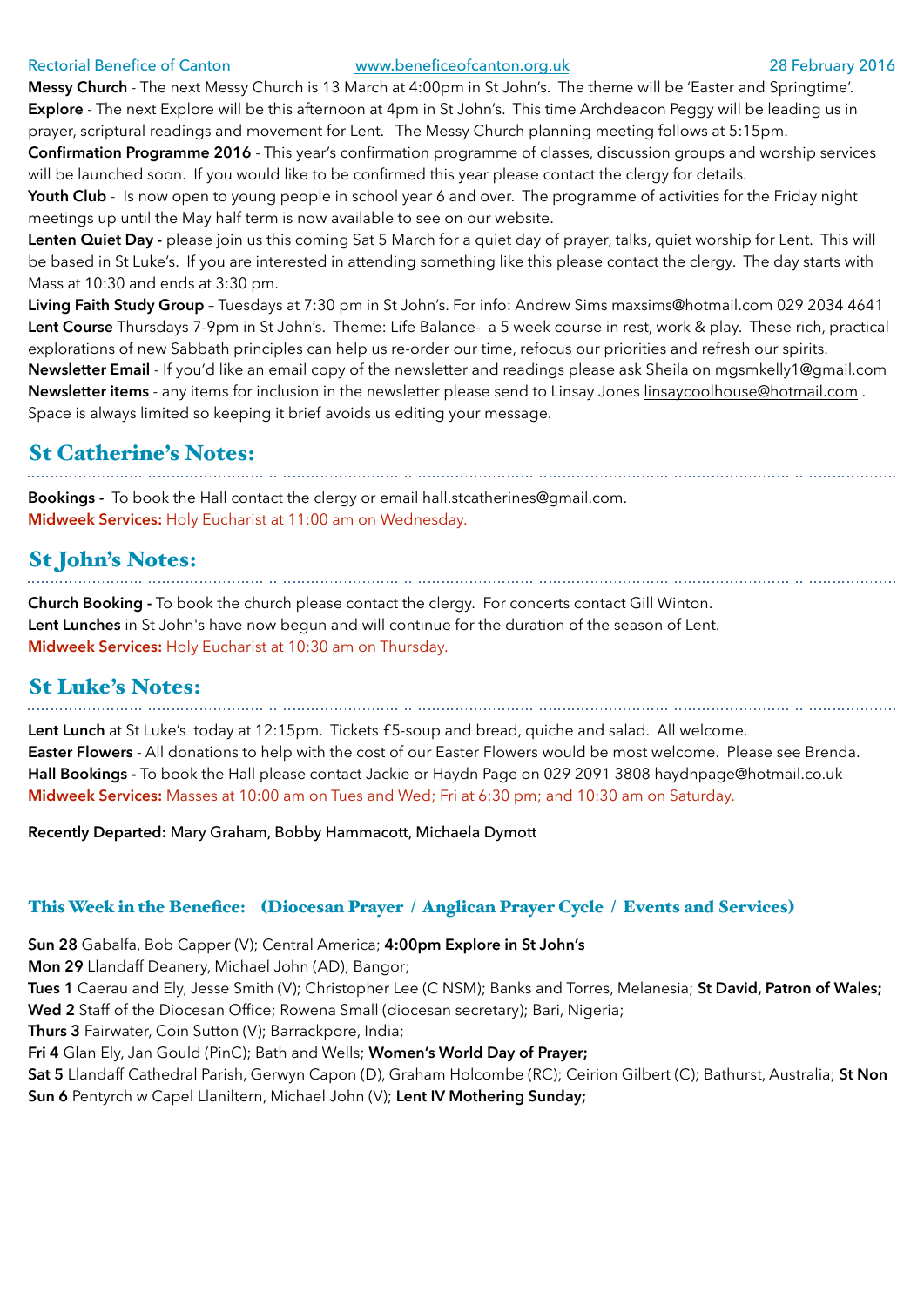## **28 February 2016 – Third Sunday of Lent**

#### **Collect of the Day**

Almighty God, whose most dear Son went not up to joy but first he suffered pain, and entered not into glory before he was crucified: mercifully grant that we, walking in the way of the cross, may find it none other than the way of life and peace; through Jesus Christ your Son our Lord, who is alive and reigns with you, in the unity of the Holy Spirit, one God, now and for ever.

#### **First Reading**

A reading from the book of the prophet Isaiah.

The LORD says this: Everyone who thirsts, come to the waters; and you that have no money, come, buy and eat! Come, buy wine and milk without money and without price. Why do you spend your money for that which is not bread, and your labour for that which does not satisfy? Listen carefully to me, and eat what is good, and delight yourselves in rich food. Incline your ear, and come to me; listen, so that you may live. I will make with you an everlasting covenant, my steadfast, sure love for David. See, I made him a witness to the peoples, a leader and commander for the peoples. See, you shall call nations that you do not know, and nations that do not know you shall run to you, because of the LORD your God, the Holy One of Israel, for he has glorified you. Seek the LORD while he may be found, call upon him while he is near; let the wicked forsake their way, and the unrighteous their thoughts; let them return to the LORD, that he may have mercy on them, and to our God, for he will abundantly pardon. For my thoughts are not your thoughts, nor are your ways my ways, says the LORD. For as the heavens are higher than the earth, so are my ways higher than your ways and my thoughts than your thoughts.

This is the word of the Lord. **Thanks be to God.**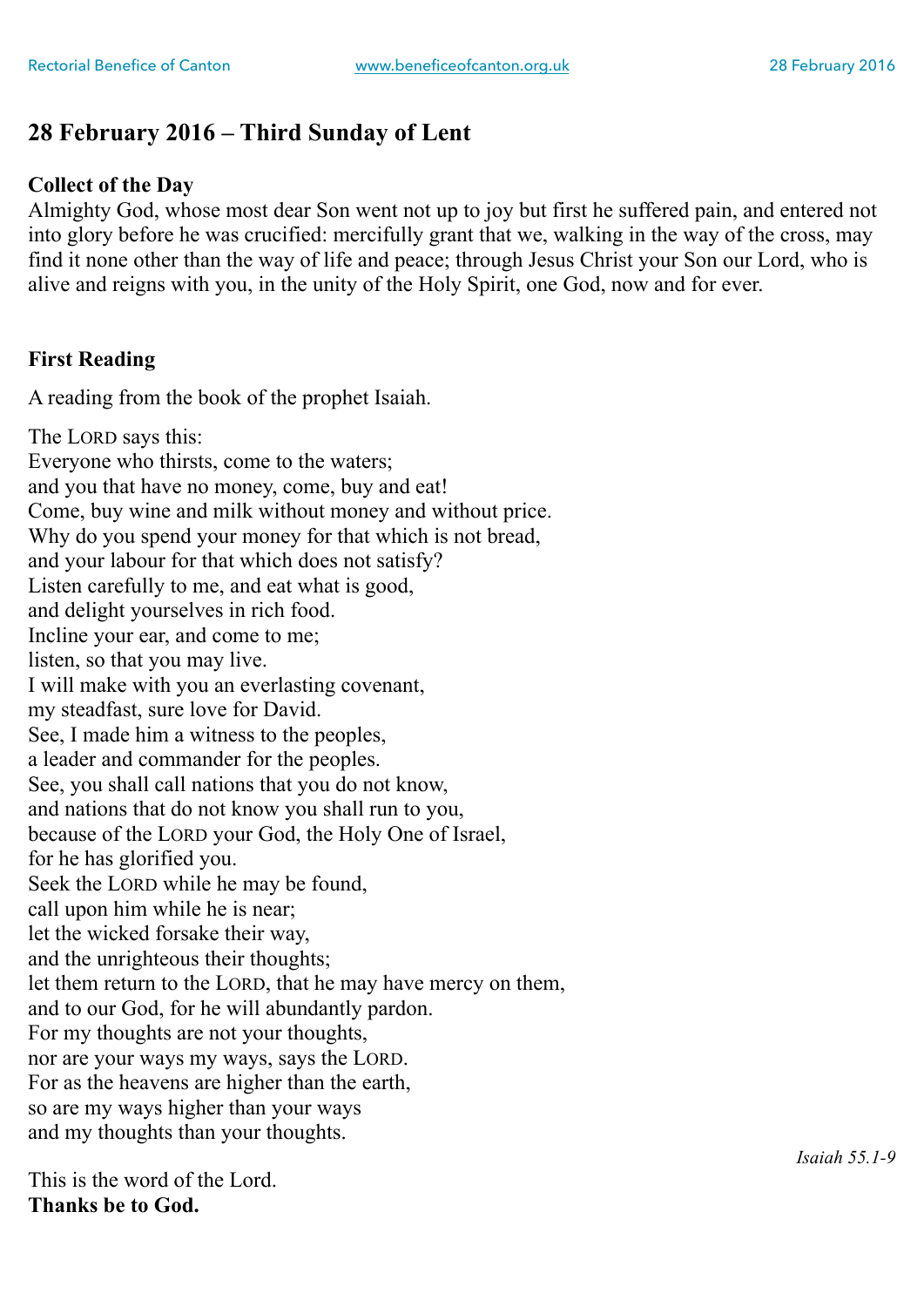*Psalm 63.1-8* 

R **My soul thirsts for you, O my God.** 

O God, you are my God; eagerly I seek you; my soul thirsts for you, my flesh faints for you, as in a barren and dry land where there is no water. Therefore I have gazed upon you in your holy place, that I might behold your power and your glory. **R** 

For your loving-kindness is better than life itself; my lips shall give you praise. So will I bless you as long as I live and lift up my hands in your name. **R** 

My soul is content, as with marrow and fatness, and my mouth praises you with joyful lips, When I remember you upon my bed, and meditate on you in the night watches. **R** 

For you have been my helper, and under the shadow of your wings I will rejoice. My soul clings to you; your right hand holds me fast. **R**  R **My soul thirsts for you, O my God.** 

### **Second Reading**

A reading from the first letter of Paul to the Corinthians.

I do not want you to be unaware, brothers and sisters, that our ancestors were all under the cloud, and all passed through the sea, and all were baptized into Moses in the cloud and in the sea, and all ate the same spiritual food, and all drank the same spiritual drink. For they drank from the spiritual rock that followed them, and the rock was Christ. Nevertheless, God was not pleased with most of them, and they were struck down in the wilderness.

Now these things occurred as examples for us, so that we might not desire evil as they did. Do not become idolaters as some of them did; as it is written, 'The people sat down to eat and drink, and they rose up to play.' We must not indulge in sexual immorality as some of them did, and twenty-three thousand fell in a single day. We must not put Christ to the test, as some of them did, and were destroyed by serpents. And do not complain as some of them did, and were destroyed by the destroyer. These things happened to them to serve as an example, and they were written down to instruct us, on whom the ends of the ages have come. So if you think you are standing, watch out that you do not fall. No testing has overtaken you that is not common to everyone. God is faithful, and he will not let you be tested beyond your strength, but with the testing he will also provide the way out so that you may be able to endure it.

*1 Corinthians 10.1-13* 

This is the word of the Lord: **Thanks be to God. Gospel** 

Hear the holy Gospel of our Lord Jesus Christ according to Luke.